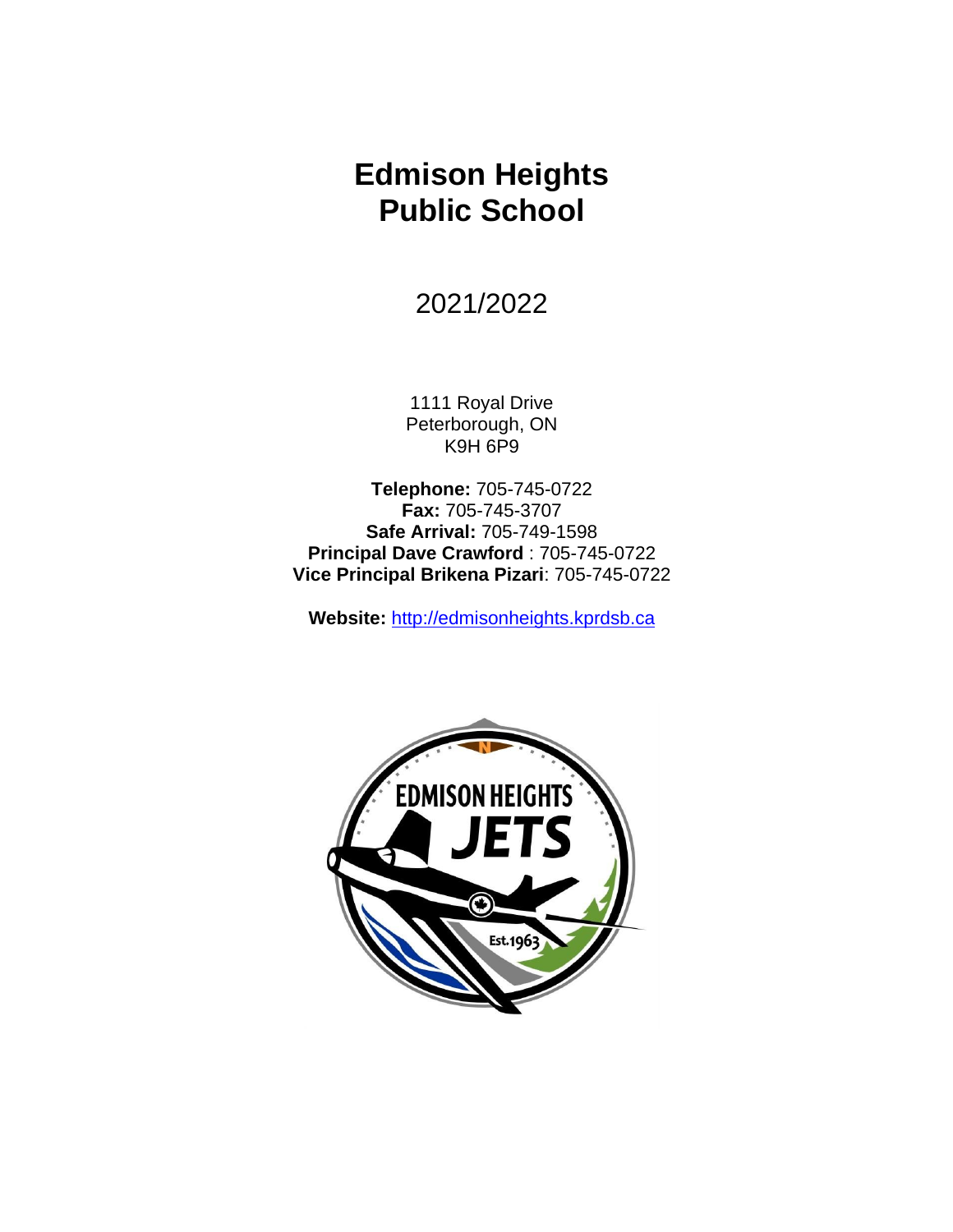## **Principal's Message**

It is with great pleasure that we take this opportunity to welcome you to Edmison Heights Public School. We are extremely proud of the dual track programs we offer our students. We value the partnership between home and school and invite you to participate in your child's education. This handbook has been developed by our staff to help both students and parents to learn as much as possible about school policies and procedures and the services we offer students. With the consistent use of Edsby we can have effective communication between home and school. It is important that parents check their child's homeroom page or emails that may be sent on a regular basis. We appreciate your support and would ask that if you ever have any questions or concerns to please drop in or call the office. We look forward to working collaboratively with you to ensure the success of all students and the school community as a whole.

| <b>General School Information</b>     |  |  |  |
|---------------------------------------|--|--|--|
| Telephone 705-745-0722                |  |  |  |
| Fax 705-745-3707                      |  |  |  |
| Safe Arrival 705-749-1598             |  |  |  |
| Principal, D.Crawford  705-745-0722   |  |  |  |
| Vice-Principal, B.Pazari 705-745-0722 |  |  |  |
| <b>Bell Schedule</b>                  |  |  |  |
|                                       |  |  |  |
| Instructional Time. 8:55-10:55        |  |  |  |
| First Nutrition Break 10:35-11:15     |  |  |  |
| Instructional Time 11:15-12:55        |  |  |  |
| Second Nutrition Break 12:55-1:35     |  |  |  |
| Instructional Time 1:35-3:15          |  |  |  |

Edmison Heights Public School operates on an organizational structure referred to as "Balanced Day". This structure allows larger instructional blocks for literacy and fewer transitions throughout the day. Students will get two forty minute nutrition breaks throughout the school day.

Dismissal . . . . . . . . . . . . . . . . . . . . 3:15

**Parents are reminded that supervision does not begin on the yard until 8:30 a.m. each day.** *Please do not drop your child off at school or allow him/her to walk to school prior to this time.*

All students must go directly home at the 3:15 p.m. dismissal bell. Students may not stay and play on the school yard at dismissal as there is no supervision after 3:15 p.m. Thanks for your support in ensuring that all our children are safe.

## **Character Education**

Character education encourages all members of our school community to be the best they can be. Through intentional teaching of the ten character attributes, staff, students and parents develop a common language in which to interact, communicate and solve problems in a responsible and respectful manner. The ten attributes are:

|  | Respect   | <b>Respons</b> |
|--|-----------|----------------|
|  | Courage   | Empath         |
|  | Optimism  | Fairness       |
|  | Integrity | Perseve        |
|  | Honesty   | Initiative     |
|  |           |                |

Responsibility Empathy Fairness Perseverance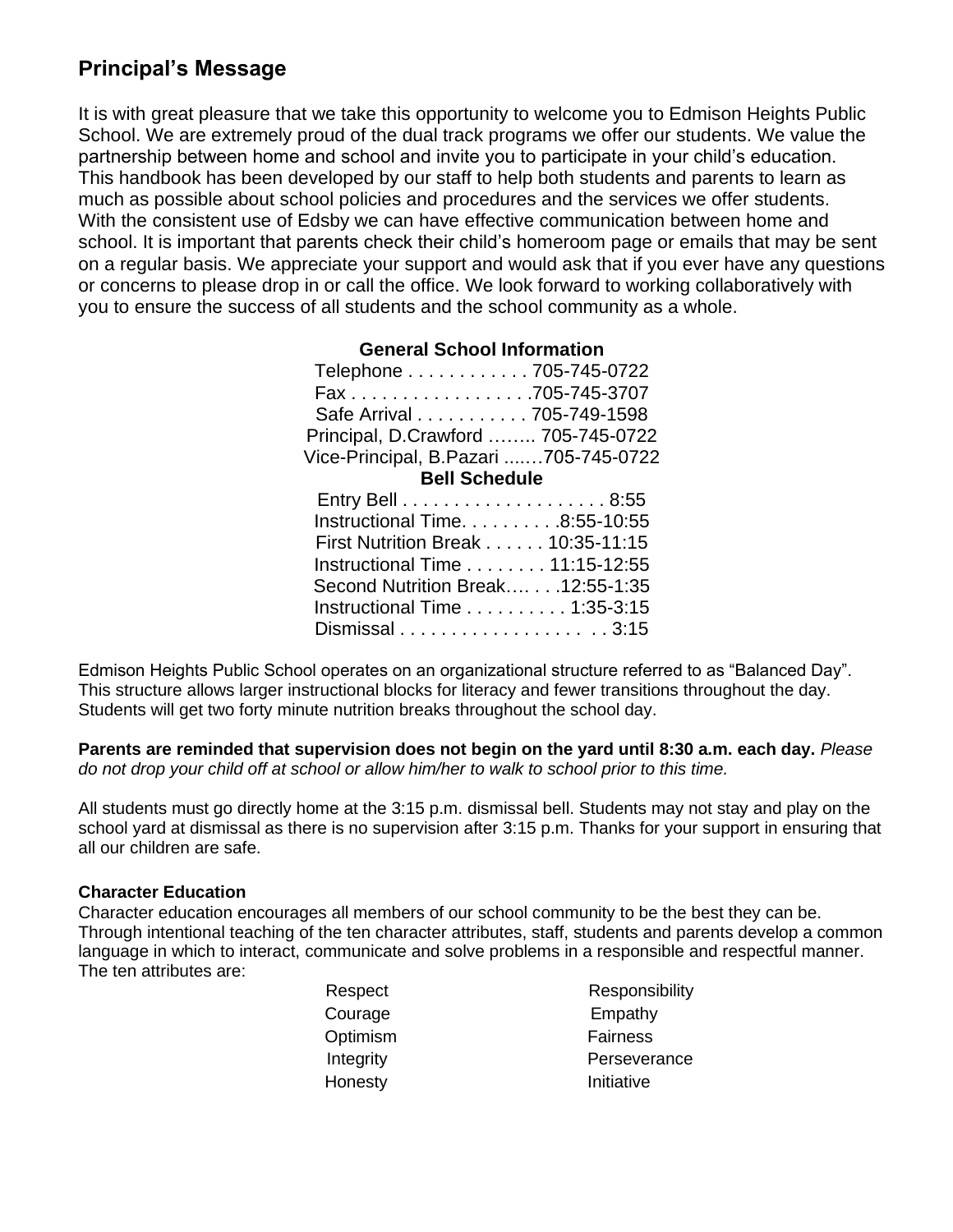# **School Code of Conduct**

## **Rationale**

Everyone has the right to be safe and to feel safe, welcome and included at school.

## **Responsibilities**

- Safety is everyone's responsibility.
- Everyone in our school community is responsible for promoting safe, caring relationships that respect human dignity.
- Everyone is responsible for preventing harm.
- Students, staff, volunteers, parents and guardians have additional responsibilities unique to their roles.

## **Standards of Behaviour**

- We value one another and treat each other with respect and dignity.
- We educate our students to be caring, responsible community members who protect everyone's physical, social, academic and emotional well-being.
- Bullying and harassment in any form are wrong and hurtful. Bullying is aggressive and typically repeated behaviour that is intended to cause harm, fear or a negative environment for another individual. Bullying is an abuse of power, authority or control over another person or group. It is never acceptable.
- Everyone has a role to play as we work together to prevent, identify and respond to bullying and exclusion. We all are accountable for our actions.
- Where bullying does occur, we respond in a manner that is fair and appropriate, to build relationships that are respectful. Restorative practice is one strategy we use to prevent, and repair the harm caused by, bullying and exclusion.
- We also use progressive discipline to prevent and respond to behaviour that violates this Code of Conduct. Consequences for unacceptable behaviour may range from warnings, to suspension or expulsion.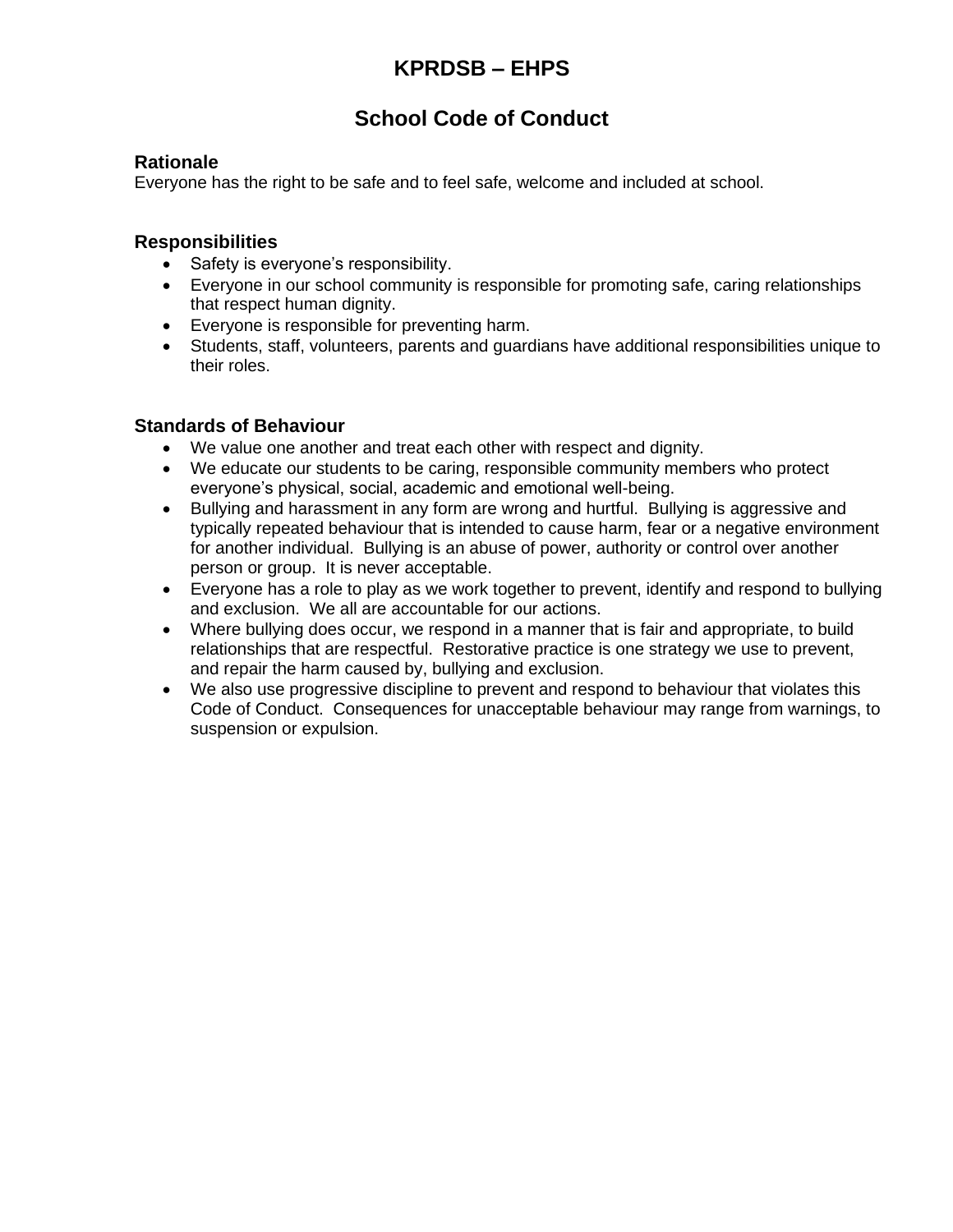## **1. School Code of Conduct**

The Kawartha Pine Ridge District School Board (KPR) believes everybody has the right to be safe, and to feel safe, welcome and included, in the school community. This School Code of Conduct reflects the guiding principles of the Board's Safe, Caring and Restorative Schools Policy and the Ontario Code of Conduct. It supports a common understanding for safe learning and working environments, where everyone is treated with respect, fairness and dignity. It also helps to prevent bullying in schools. The School Code of Conduct applies to students while they are at school, engaged in a school-related activity, or in other circumstances where the activity affects the school climate.

## **Procedures at our school**

## **Safe Arrival:**

#### **Absences**

Safe Arrival Monitor is a mandatory program in all Ontario schools. If your child is ill or will not be attending school, please phone the Safe Arrival Monitor and leave a message. The phone number is **1-844-434- 8119**.

If your child becomes ill while at school, we will attempt to contact parents. If we are unable to reach parents, we will contact the people listed on the emergency contact form to take the child home. The form listing emergency contact people will be sent home to fill out the first day of school.

#### **Late Arrival**

If your child is going to be late for school, it is necessary for parents to call the Safe Arrival Monitor and leave a message. Upon arriving at the school, students must report to the office prior to going to their classroom.

## **Leaving Early**

Students who need to leave school early are required to bring a dated note signed by their parent/guardian.

### **Arrival and Dismissal Procedures**

Our parking lot is an extremely busy place during arrival and dismissal times. **The bus zone on the East side of the school is for bus students and emergency vehicles only.** To ensure student safety, parents are requested to park only in the South parking lot or at the side of the driveway. Please do not park your vehicle in the flow of traffic as this presents safety issues and obstructs other vehicles which are trying to leave. When you enter and exit the driveway, vehicles must not use the bus loading zone. Walking students must walk on the sidewalk and not cut across the parking lot when arriving or leaving school property. Walking students should cross Royal Drive or Marina Drive at the supervised crosswalk. At dismissal time, parents should designate a spot to meet their child(ren) outside the appropriate exit doors to the building. We request that parents not stand in the hallways to wait for their child as the halls are very congested at entry and dismissal times and it also raises safety concerns about unauthorized adults in the building.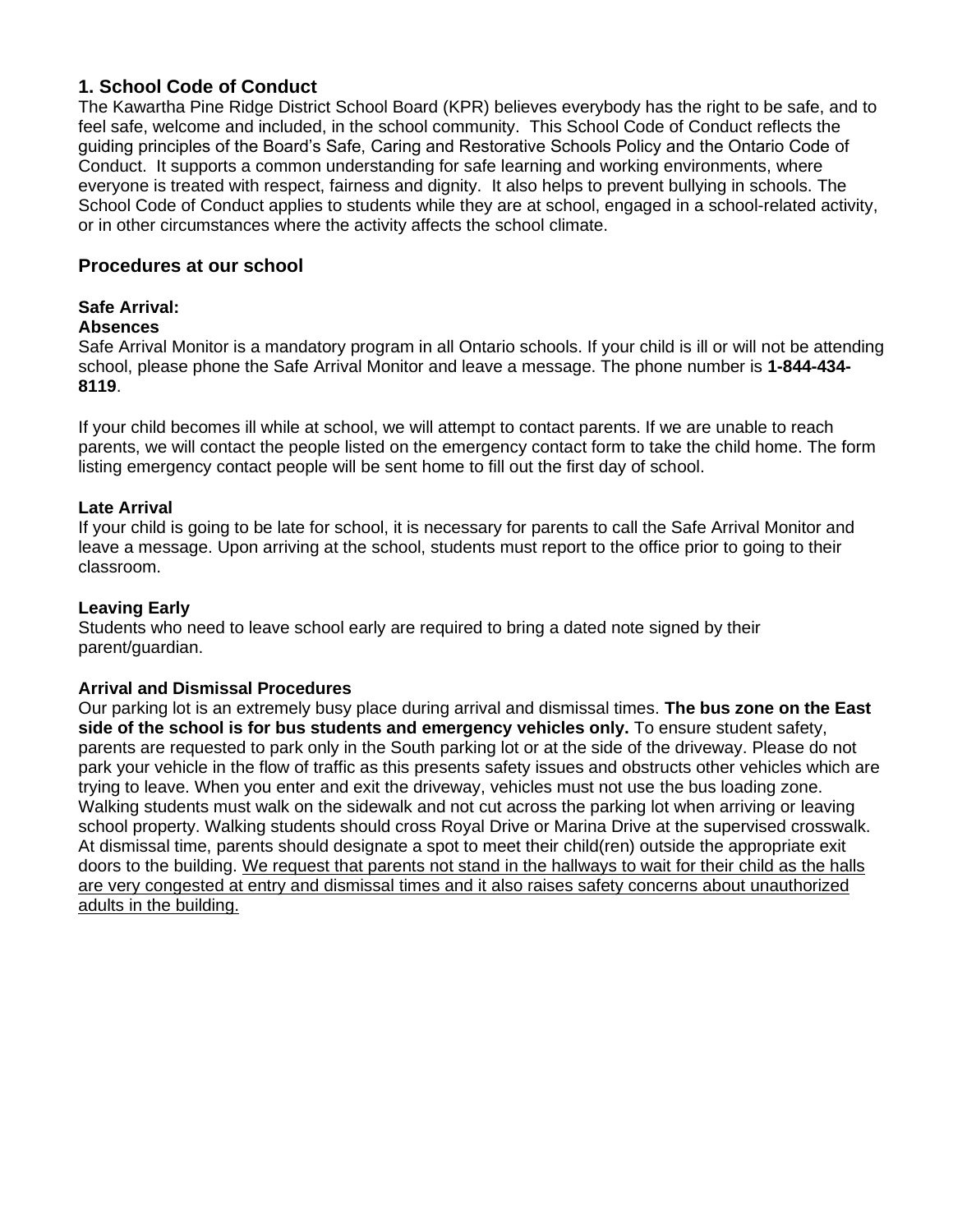### **Bus Expectations**

#### **Student Behaviour**

Riding the bus is a privilege. Students are expected to remain seated at all times and refrain from yelling, throwing things and/or eating on the bus.

Students are required to abide by all the expectations outlined in the School's Code of Conduct while on the bus. Failure to do so will result in progressive discipline and/or possible removal from the bus.

#### **Bus Cancellations**

If there are bus cancellations due to inclement weather, it will be announced locally on FM bands 101.5, 97.7 and 105.1 and on AM bands 980 and 1420 before school, and on the STSCO website at www.stsco.ca. Keep your bus route number handy to identify if your bus is canceled. If buses are canceled in the morning, they will not run in the afternoon. Therefore, if you drive your child to school when the buses are canceled, you must arrange transportation for your child to return home at dismissal.

#### **Bus Policy**

Students who do not travel by bus to get to school will not be given permission to ride on the bus to go to a friend's house. Parents/guardians will need to make their own transportation arrangements in these circumstances.

### **Dress Code**

Staff and students are expected to dress in a neat, clean, modest and inoffensive manner which is deemed acceptable within the school's learning environment. **Clothing with offensive messages or revealing clothing, such as clothing that shows undergarments or exposes the midriff is inappropriate.** Students wearing inappropriate clothing will be asked to change or to go home to change. Hats may be worn outside only. Indoor footwear is required for hygiene, safety and emergencies and must be worn at all times. Proper running shoes must always be used in the school's gymnasium.

#### **Wheeled Devices**

For safety reasons, skateboards, scooters, roller blades, wheeled shoes and other wheeled devices are not allowed on school property. Students bring bicycles to school at their own risk. If parents allow students the privilege of riding their bicycles to school, it is expected that students will wear a helmet and dismount their bicycles immediately upon arriving at the boundary of the school property. Students will bring their own lock to secure their bicycles to the bike rack at the main entrance. There is no supervision of bicycles on school property. The school will not assume responsibility for stolen or damaged bicycles.

#### **Homework**

Our Board believes that homework encourages the development of skills and attitudes for life-long learning and is one of the ways of supporting and building upon the critical role that parent(s)/guardian(s) have in a student's education. Our Board's Policy No. ES-4.1, Assessment, Evaluation and Reporting, references the manner in which information gathered through the completion of homework will be used.

Homework is defined as work that students do at home to practise learned skills, and/or prepare for learning in the next class. Homework is one means of building and demonstrating the partnership between home and school as it provides parent(s)/guardian(s) with an opportunity to engage, discuss and stay informed of the learning taking place in their child's class.

Homework completion can be used to support final Learning Skills and Work Habits evaluation on report cards, however, the completion of homework will not be reflected in the determination of students' academic achievement. Assignments for evaluation will be worked on under the supervision of the teacher. Such tasks will be instructed upon by the teacher, worked on largely in class, and students will be provided with ongoing descriptive feedback. At times, assignments for evaluation may be refined at home, but the content of such work, in these circumstances, is expected to continue to reflect the work and learning completed under teacher supervision.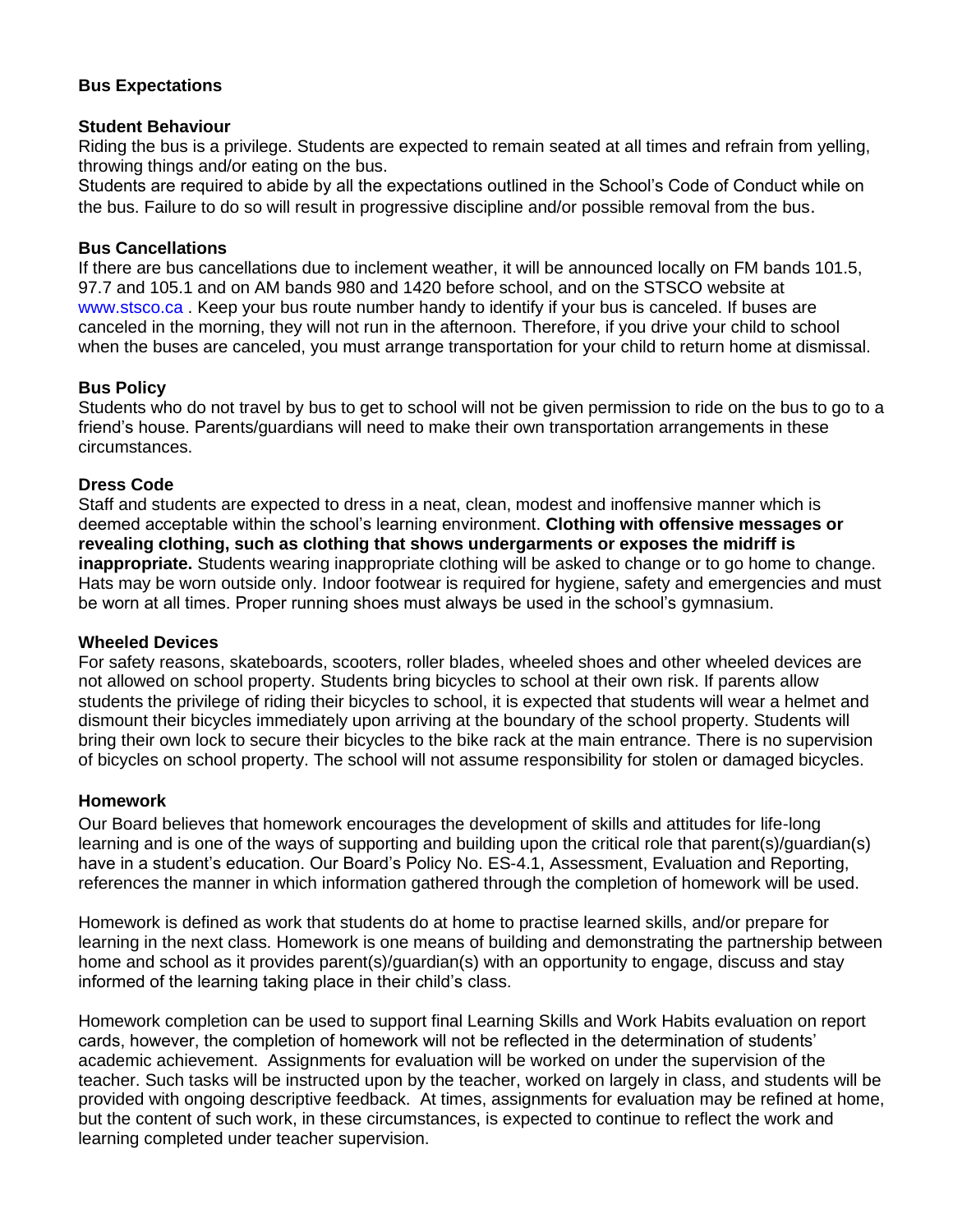## **Promoting Respect through Student Clubs/Groups/Activities**

In keeping with the Board's Equity, Diversity and Inclusion policy (B-3.2) and administrative regulation (B-3.2.1), all schools within the Kawartha Pine Ridge District School Board, including Edmison Heights, welcome and support students who wish to lead or participate in school clubs, groups, or activities that promote safe, accepting, equitable, positive, diverse and inclusive environments. This includes activities that promote anti-racism, gender equity, respect for people living with disabilities, and for people of all sexual orientations, gender identities and expressions.

## **2. School Code of Conduct Responsibilities**

## **2.1 Common School Community Member Responsibilities**

- Safety is everyone's responsibility.
- Everyone in our school community is responsible for promoting safe, caring relationships that respect human dignity.
- Everyone is responsible for preventing harm.
- Students, staff, parents and guardians have additional responsibilities unique to their roles.

## **2.2 Additional Student Responsibilities**

- exercise self-discipline, follow the established rules and accept responsibility for their actions, based on age and individual ability
- come to school prepared, on time, ready to learn and support a positive learning environment
- show respect for themselves, for others and for those in authority
- refrain from bringing anything to school that may compromise safety, inclusion or respect for the dignity of another member of the school community.

The use of personal mobile devices during instructional time is permitted under the following circumstances:

- For educational purposes, as directed by an educator
- For health and medical purposes
- To support special education needs

## **2.3 Additional Staff Responsibilities**

- treat students with respect and help them achieve their full potential and develop their self-worth
- assess, evaluate and report student progress
- communicate regularly and meaningfully with students, parents or guardians
- discipline fairly and consistently, taking any mitigating factors into account, as required by school board regulations on Discipline/Promoting Positive Student Behaviour/Code of Conduct, and the School Code of Conduct
- be on time and prepared for all classes and school activities
- prepare students for the full responsibilities of membership in their community/society
- safeguard students from persons or conditions that interfere with the learning process
- understand and minimize any biases that may affect student-teacher relationships.

### **2.4 Additional Parent/Guardian Responsibilities**

- attend to their child's physical, social, academic and emotional well-being
- show an active interest in their child's school work and actively support student progress
- communicate regularly with the school
- help their child be neat, clean, appropriately dressed and prepared for school
- ensure their child attends school regularly, is on time, and gets to and from the school or bus stop safely
- promptly report to the school their child's absence or late arrival
- become familiar with the Code of Conduct and school rules
- encourage and assist their child in following the rules of behaviour
- assist school staff in dealing with disciplinary issues for their child.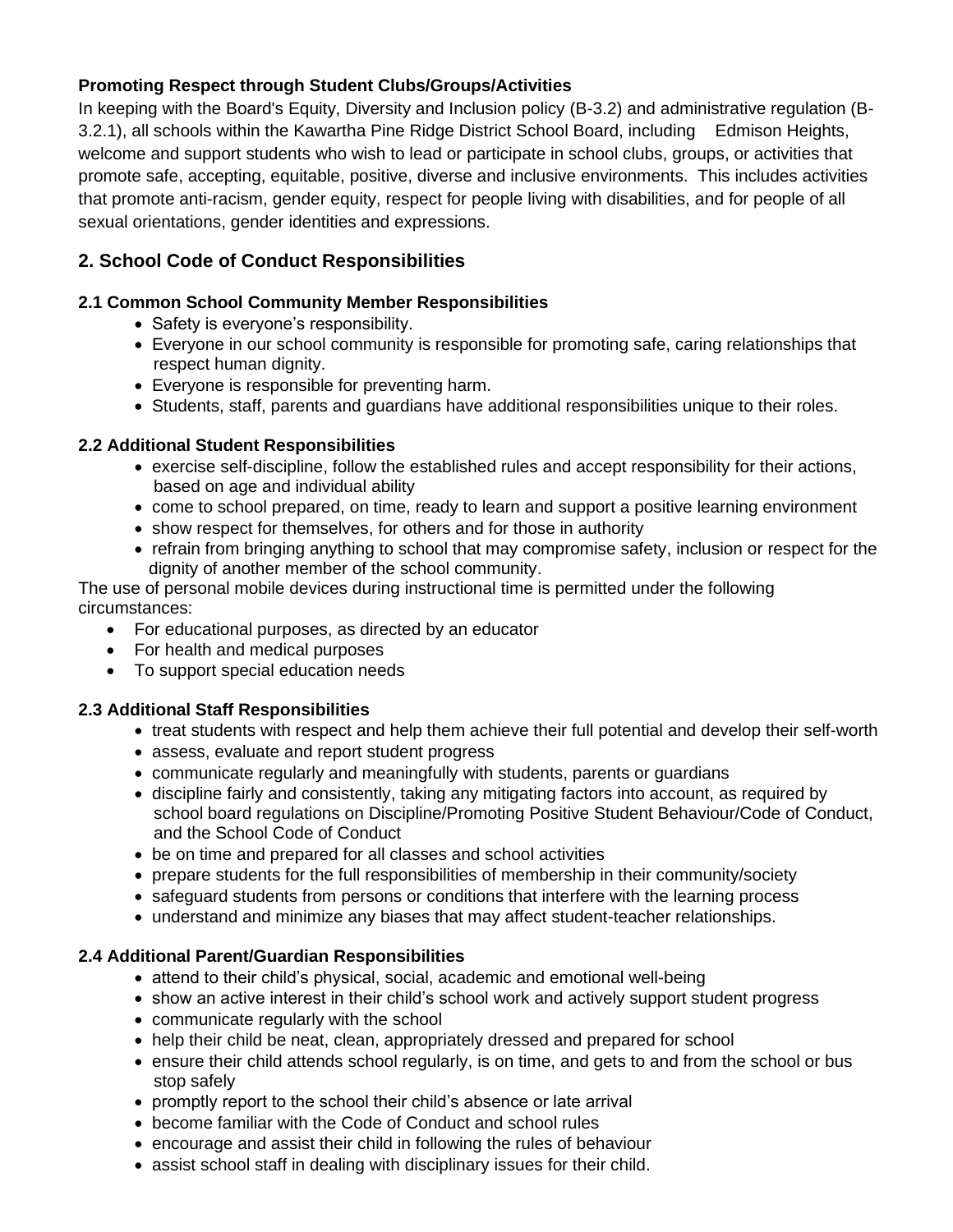## **3. Standards of Behaviour**

## **3.1 Respect, Dignity, Civility, Equality and Responsible Participation in School Life**

We value one another and treat each other with respect and dignity. We educate our students to be caring, responsible community members who protect everyone's physical, social, academic and emotional well-being. Everyone in the school community must:

- respect differences among people, their ideas, opinions, experiences and perspectives
- treat one another with dignity at all times, especially when they disagree
- respect and treat everyone fairly, regardless of race, ancestry, place of origin, colour, ethnic origin, citizenship, creed, sex, sexual orientation, gender identity, gender expression, age, marital status, family status, disability or language
- respect and comply with federal, provincial and municipal laws
- demonstrate the character attributes set out by the school board
- respect the rights of individuals and groups
- show proper care and regard for school and student property
- take appropriate measures to help one another
- address behaviours that are disrespectful, unwelcoming or that exclude anyone
- use non-violent means to resolve conflict
- dress appropriately with regard to exposure, cleanliness and message
- respect persons who are in a position of authority
- respect the common goal to work in a positive environment of learning and teaching.

#### **3.2 Physical and Emotional (Psychological) Safety**

To protect the physical and psychological safety of everyone at school, we will not tolerate: **Weapons**

- possession of any weapon or replica weapon, such as firearms
- use of any object or means to threaten or intimidate another person
- causing injury to any person with an object

#### **Alcohol and Drugs**

- possessing, being under the influence of, or providing others with, alcohol or restricted drugs **Physical Aggression**
- inflicting or encouraging others to inflict bodily harm on another person
- intimidation

### **Non-physical Aggression**

- emotional, sexual, homophobic, racist, sexist, faith-based, ability-based or social status-based actions that hurt an individual or group, whether intentional or not
- threatening physical harm, bullying or harassing others
- using any form of discrimination, stereotype, prejudice, harassment, hate/bias-motivated act.

Further to these standards of behaviour, all school members are expected to seek staff assistance, if necessary, to resolve conflict peacefully.

**Bullying and harassment** in any form are wrong and hurtful. Everyone has a role to play as we work together to prevent, identify and respond to bullying and exclusion. We all are accountable for our actions. Where bullying does occur, we respond fairly and appropriately, to build respectful relationships. Restorative practice is one strategy we use to prevent, and repair the harm caused by, bullying and exclusion.

**Bullying, by definition:** is aggressive and typically repeated behaviour by a pupil where:

• the behaviour is intended by the pupil to have the effect of, or the pupil ought to know that the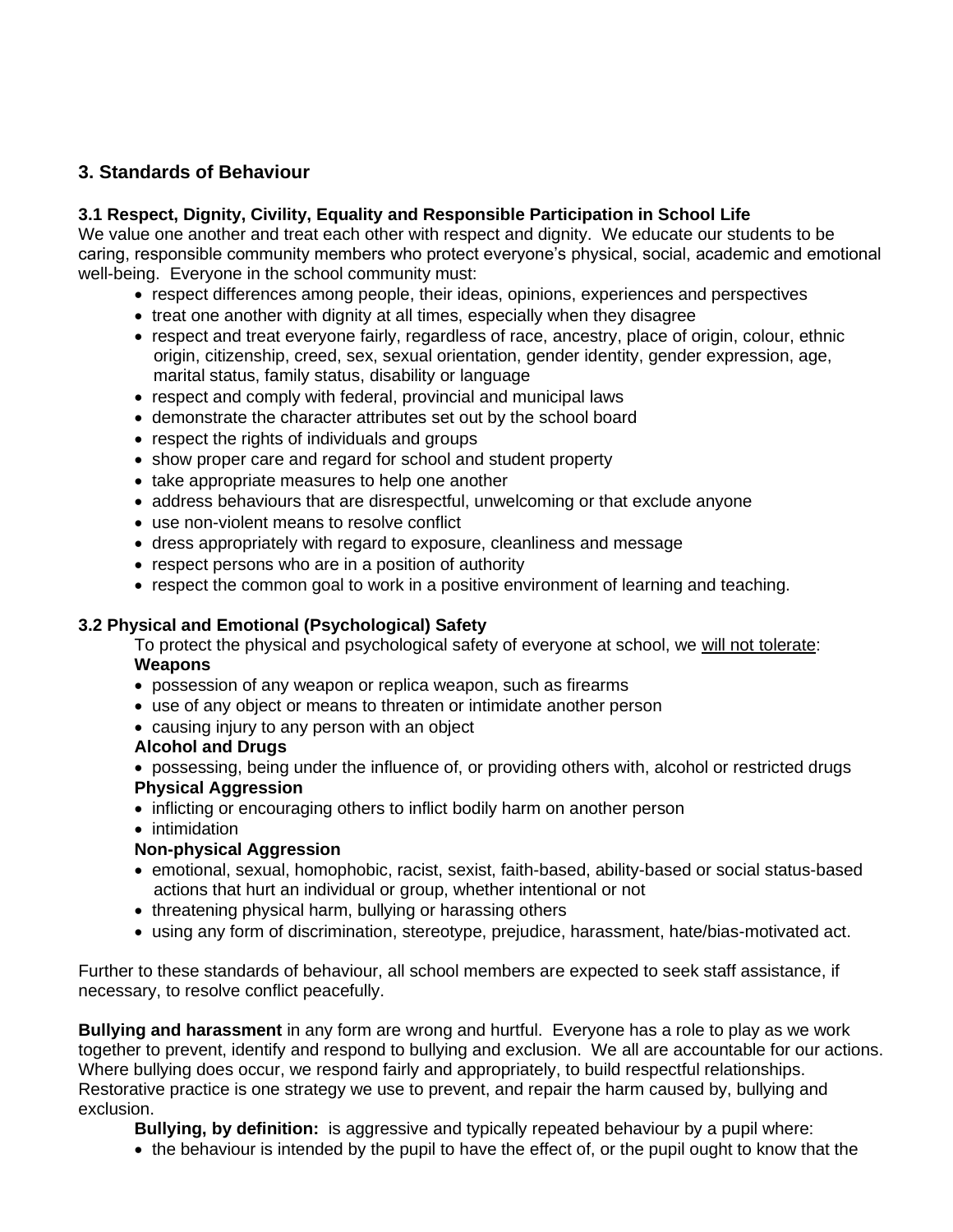behaviour would be likely to have the effect of:

- causing harm, fear, or distress to another individual, including physical, psychological, social or academic harm to the individual person's reputation or harm to the individual's property; or
- creating a negative environment at a school for another individual
- the behaviour occurs in a context where there is a real or perceived power imbalance between the pupil and the individual based on factors such as size, strength, age, intelligence, peer group power, economic status, social status, religion, ethnic origin, sexual orientation, family circumstances, gender, gender identity, gender expression, race, disability or the receipt of special education.
- the behaviour includes the use of any physical, verbal, electronic, written or other means. **Cyber-bullying** includes bullying by electronic means, including:
- creating a web page or blog in which the creator assumes the identity of another person
- impersonating another person as the author of content or messages posted on the Internet
- communicating inappropriate material electronically to more than one individual, or posting material on a website that may be accessed by one or more individuals.

**Bullying**, in any form, has negative effects on:

- a student's ability to learn
- healthy relationships and the school climate
- a school's ability to educate its students.

We **will not accept bullying** on school property, at school-related activities, on school buses, or in any another circumstances (e.g., online) where bullying has a negative effect on school climate.

## **4. School Code of Conduct Rules**

*(Every school will include the following rules in its Code of Conduct. The principal, in consultation with the school community, may add rules to reflect the uniqueness of the school.)*

- Students must be allowed to learn.
- Teachers must be allowed to teach.
- The following behaviours are **not acceptable** for anyone in the school community:
	- physical, verbal, electronic, written or other means of sexual or psychological abuse (e.g., sarcasm, ridicule, humiliation)
	- assault
	- bullying
	- actions motivated by hate, bias or discrimination (e.g., on grounds of race, ancestry, place of origin, colour, ethnic origin, citizenship, creed, sex, sexual orientation, gender identity, gender expression, age, marital status, family status or disability).
	- damage to property in the school environment (including school grounds, buses, trips.)

The principal may apply these rules when the pupil's conduct outside school negatively impacts the school.

## **5. School Code of Conduct Procedures**

## **5.1 Search and Seizure**

In alignment with our *Police/School Board Protocol*, school authorities have the right to search student school and personal property (such as, but not limited to; lockers, desks, purses, backpacks, pockets etc.) without permission and without prior notice. This would normally only occur when the person in authority felt there were reasonable grounds for suspicion that the student had something in their possession that was either stolen or posed a possible risk of harm to others at the school (example; drugs, a weapon etc.) Police may be contacted if the search reveals such an item.

## **5.2 Signage**

• Signs will be posted directing visitors to begin their visit at the office.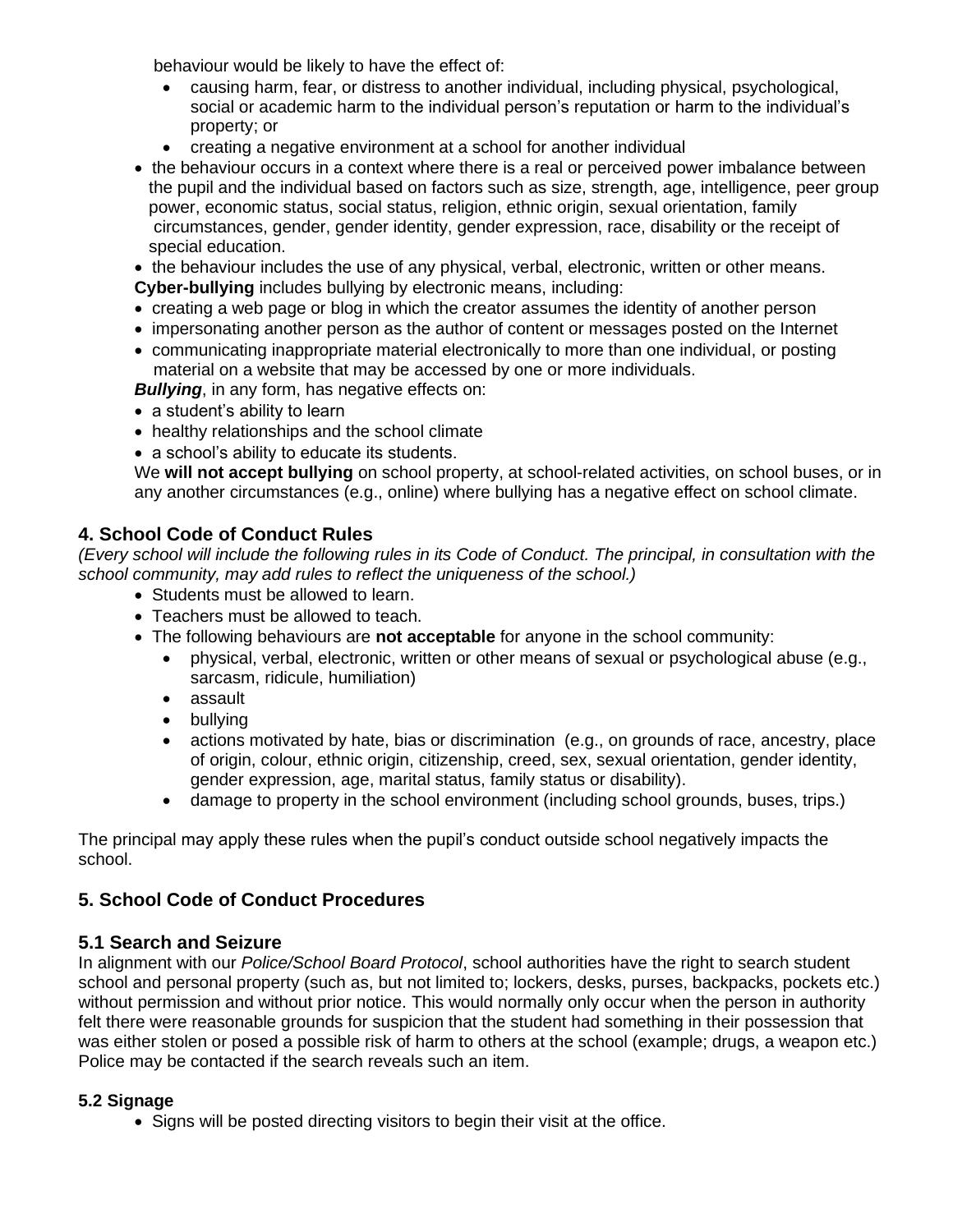## **6. Strategies to Promote Positive Student Behaviour**

### **6.1 Prevention Strategies**

KPRDSB promotes academic excellence through the character attributes of respect, responsibility, honesty, integrity, empathy, fairness, initiative, perseverance, courage and optimism, to enable all students to reach their full potential. Schools also use restorative practice, an approach that manages conflict by repairing harm and strengthening relationships. It holds the individuals causing harm accountable for their actions, and it allows everyone – the person harmed, the person causing harm and others affected – to express the harm that was caused and any resulting needs. Restorative practice allows reparation ("making it right"), healing and reintegration, while preventing future harm. It may include responses ranging from informal conversations or meetings, to formal restorative conferences.

In addition, the Board's Code of Conduct sets clear standards of behaviour that are firm and fair. These standards apply to everyone in the school system – students, parents, guardians, volunteers, employees – whether on school property, on school buses, at school-related events or activities, or in other circumstances that could affect school climate. **Prevention strategies** are designed to:

- establish a positive school climate
- maintain effective classroom management and discipline
- encourage, reinforce and reward positive behaviour
- promote social skills development
- provide information regarding anger management programs
- use peer counselling and conflict resolution
- use effective, respectful home-school communication*.*

#### **6.2 Supportive Intervention Strategies use:**

- "teachable moments" (using a current situation or news story to teach students a valuable skill or lesson)
- verbal reminders, redirection and reinforcement
- interviews, discussion and active listening
- offering positive choices to support positive behaviour/citizenship
- problem solving techniques including restorative practices
- contracts for expected behaviour
- appropriate outside agency support
- school/Board/community resources
- understanding of individual and group interactions and power imbalances within society
- learning and information-sharing to better understand people and situations.

### **6.3 Community Threat Assessment Protocol**

The KPR school board also has a Community Threat Assessment Protocol (CTAP) in place with many local agencies and police services. When student behaviours pose a potential threat to safety or risk of serious harm, the CTAP helps principals take immediate steps to protect student well-being and respond to threatening incidents. Please speak with the principal for further information on this protocol.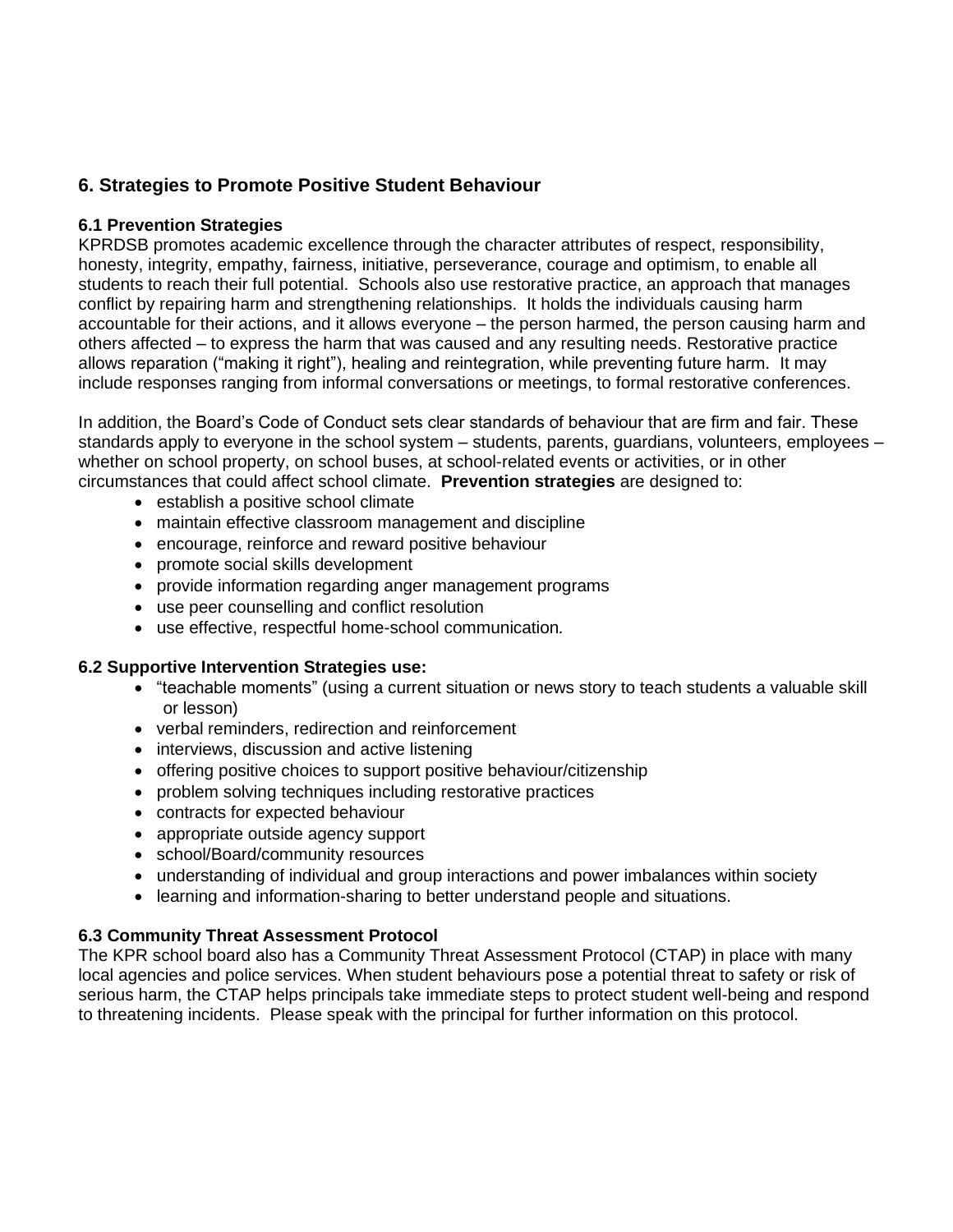## **7. Consequences for Unacceptable Behaviour**

Consequences for unacceptable behaviour are appropriate to the individual, circumstances and actions. Schools use progressive discipline, with a range of responses, supports and restorative practices that promote positive behaviour and inclusive school cultures. Consequences are firm, fair, clear and appropriate to the student's age and development. They include learning opportunities, to reinforce positive behaviours and help students make good choices. For students with special education needs, consequences and supports are consistent with the student's Individual Education Plan (IEP). The Board, principals and vice-principals consider all mitigating and other factors, in accordance with the Education Act, Ontario Regulation 472/07 - Behaviour, Discipline and Safety of Pupils. Progressive discipline and restorative approaches are outlined in detail in the Safe, Caring and Restorative Schools Manual for administrators.

Consequences for misbehaviour will be appropriate to the needs of each individual student and *will be most successful in changing behaviour when combined with the Supportive Intervention Strategies.*

## **7.1 Consequences may include one or more of the following:**

- warnings
- time-outs
- time-owed
- restricted privileges
- apology
- restitution (e.g., paying for damage, doing community service)
- suspension
- expulsion.

**7.2** The Principal, or their designate, **will consider suspending** a student if they believe that the pupil has participated in any of the following infractions:

- Uttering a threat to inflict serious bodily harm on another person.
- Possessing alcohol or illegal drugs.
- Being under the influence of alcohol.
- Swearing at a teacher or at another person in a position of authority.
- Committing an act of vandalism that causes extensive damage to school property at the pupil's school or to property located on the premises of the pupil's school.
- Bullying
	- Bullying, by definition, is aggressive and typically repeated behaviour by a pupil where:
		- the behaviour is intended by the pupil to have the effect of, or the pupil ought to know that the behaviour would be likely to have the effect of causing harm, fear, or distress to another individual including physical, psychological, social or academic harm to the individual person's reputation or harm to the individual's property, or creating a negative environment at a school for another individual.
		- the behavior occurs in a context where there is a real or perceived power imbalance between the pupil and the individual based on factors such as size, strength, age, intelligence, peer group power, economic status, social status, religion, ethnic origin, sexual orientation, family circumstances, gender, gender identity, gender expression, race, disability, or the receipt of special education.
		- Behaviour includes the use of any physical, verbal, electronic, written or other means.
	- Cyber-bullying includes bullying by electronic means including:
		- **•** creating a web page or blog in which the creator assumes the identity of another person,
		- **EXED** impersonating another person as the author of content or messages posted on the internet, and
		- communicating inappropriate material electronically to more than one individual or posting material on a website that may be accessed by one or more individuals.
		- bullying adversely affects a student's ability to learn.
		- bullying adversely affects healthy relationships and the school climate.